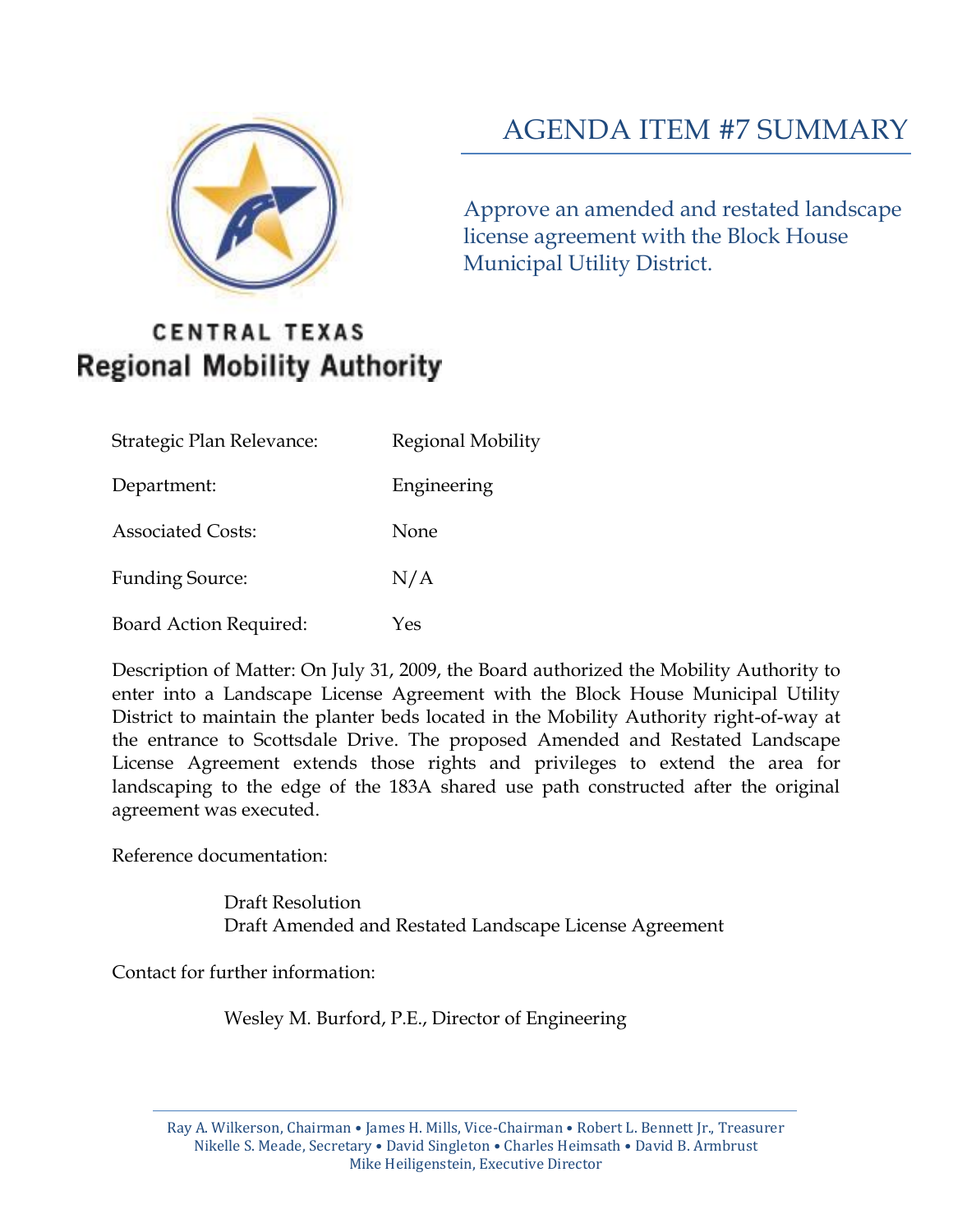## **GENERAL MEETING OF THE BOARD OF DIRECTORS OF THE CENTRAL TEXAS REGIONAL MOBILITY AUTHORITY**

## **RESOLUTION NO. 13-\_\_\_**

## **APPROVING AN AMENDED AND RESTATED LANDSCAPE LICENSE AGREEMENT WITH THE BLOCK HOUSE MUNICIPAL UTILITY DISTRICT.**

WHEREAS, the Mobility Authority previously constructed the connection of Scottsdale Drive and the southbound frontage road of 183A, including signage and landscape improvements located in a portion of the 183A right of way (the "Landscape Improvements"); and

WHEREAS, under a Landscape License Agreement by and between the MUD and Mobility Authority effective August 1, 2009, the Landscape Improvements are maintained by the Block House Municipal Utility District (the "MUD") at the MUD's sole cost and expense; and

WHEREAS, the MUD has requested an amendment to the Landscape License Agreement to extend the area for Landscaped Improvements to the edge of the 183A shared use path constructed by the Mobility Authority after August 1, 2009; and

WHEREAS, the Executive Director and the MUD have negotiated a proposed Amended and Restated Landscape License Agreement attached as Exhibit 1.

NOW, THEREFORE, BE IT RESOLVED that the Board of Directors hereby approves the proposed Amended and Restated Landscape License Agreement; and

BE IT FURTHER RESOLVED that the Amended and Restated Landscape License Agreement may be finalized and executed by the Executive Director on behalf of the Mobility Authority in the form or substantially the form attached as Exhibit 1.

Adopted by the Board of Directors of the Central Texas Regional Mobility Authority on the 28th day of August, 2013.

\_\_\_\_\_\_\_\_\_\_\_\_\_\_\_\_\_\_\_\_\_\_\_\_\_\_\_\_ \_\_\_\_\_\_\_\_\_\_\_\_\_\_\_\_\_\_\_\_\_\_\_\_\_\_\_\_\_\_

Submitted and reviewed by: Approved:

Andy Martin Ray A. Wilkerson General Counsel for the Central Chairman, Board of Directors Texas Regional Mobility Authority Resolution Number 13-\_\_\_

Date Passed: 8/28/2013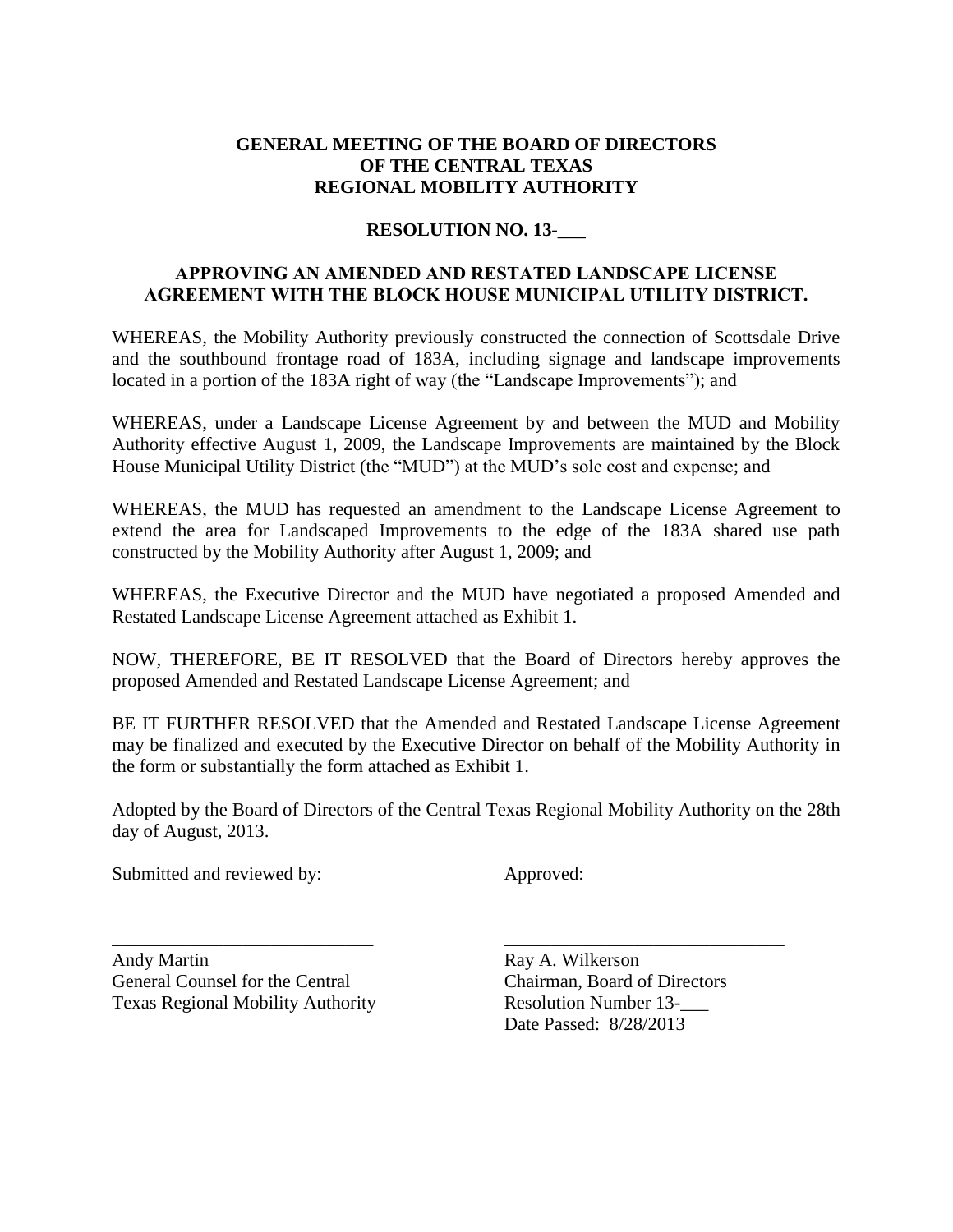# **EXHIBIT 1 TO RESOLUTION 13-\_\_\_**

# **AMENDED AND RESTATED LANDSCAPE LICENSE AGREEMENT**

# **WITH BLOCK HOUSE MUNICIPAL UTILITY DISTRICT**

**[on the following 6 pages]**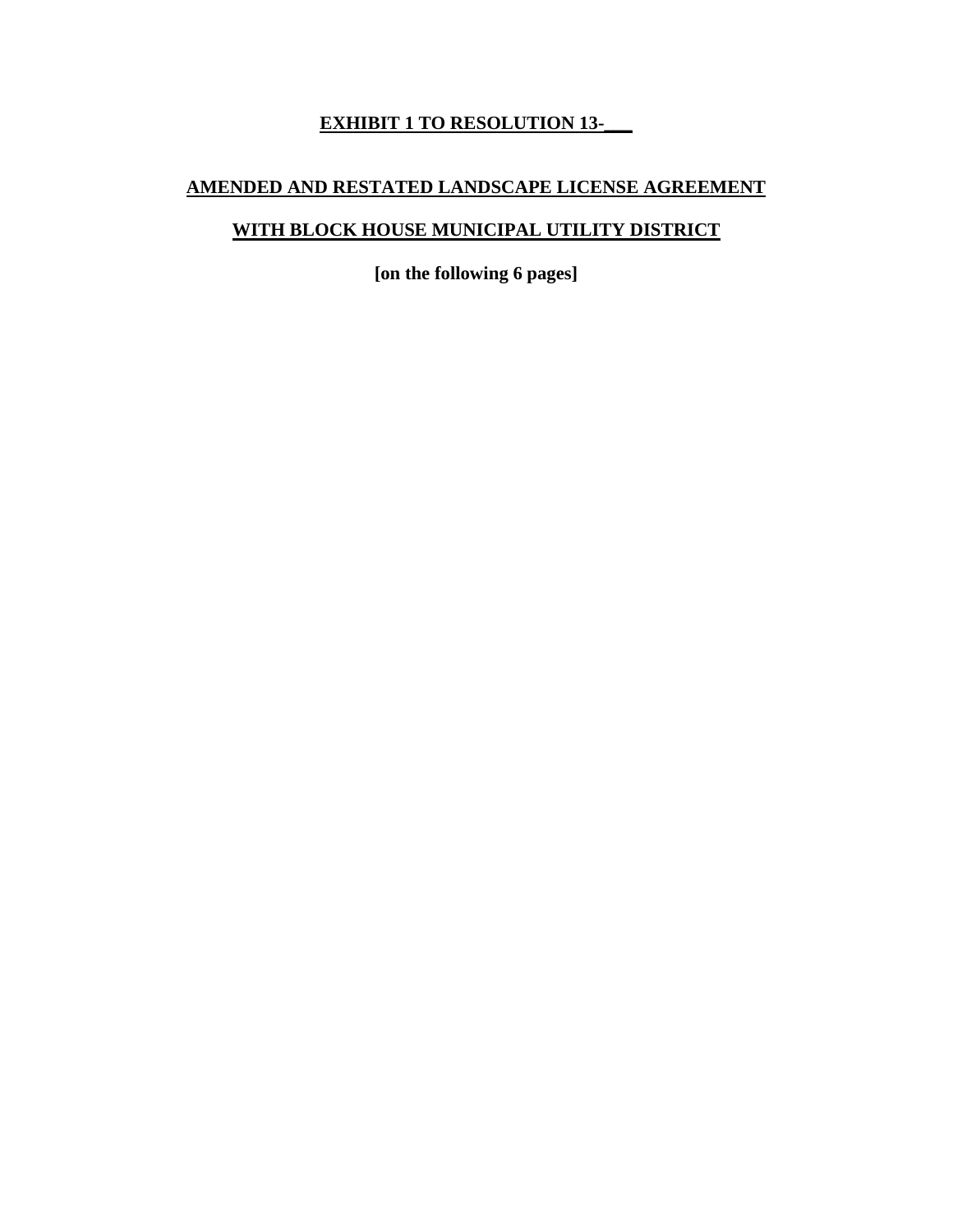#### **AMENDED AND RESTATED LANDSCAPE LICENSE AGREEMENT**

THIS AMENDED AND RESTATED LANDSCAPE LICENSE AGREEMENT (this "*License*") is entered into effective **CENTRAL TEXAS REGIONAL MOBILITY AUTHORITY**, a political subdivision of the State of Texas operating under Chapter 370 of the Texas Transportation Code ("*Authority*"), and **BLOCK HOUSE MUNICIPAL UTILITY DISTRICT**, a political subdivision of the State of Texas operating under Chapters 49 and 54 of the Texas Water Code ("*District*"), and is as follows:

#### **RECITALS**

**A.** Authority is the owner of:

Lot 61, Block A, Block House Creek Phase D Section Four, a subdivision in Williamson County, Texas, according to the map or plat thereof recorded under Document No. 2000057765, Official Public Records of Williamson County, Texas; and

a 0.957 acre tract of land located in the S.J. Dover Survey, Abstract No. 168, Williamson County, Texas, conveyed to Authority by Williamson County, Texas in that certain Quitclaim Deed (183A Right of Way), dated January 25, 2005 and recorded under Document No. 200500717, Official Public Records of Williamson County, Texas, and more fully described in that certain Donation Special Warranty Deed (Highway 183-A Right-of-Way), dated August 6, 2004 and recorded under Document No. 2004063361, Official Public Records of Williamson County, Texas

(collectively, the "*Property*").

**B.** Authority and District previously entered into a Landscape License Agreement dated effective August 1, 2009 (the "*Original License*") under which Authority granted District certain rights and privileges upon the portions of the Property depicted on the attached **Exhibit "A"** as "*Licensed Property A*", "*Licensed Property B*" and "*Licensed Property C*" (collectively, the "*Licensed Property*"), subject to the terms of the Original License.

**C.** District has requested that, in addition to the rights and privileges granted under the Original License, Authority grant District certain additional rights and privileges as to the Licensed Property.

**NOW, THEREFORE**, for and in consideration of the payment by District of \$10.00 and in further consideration of the mutual covenants and promises herein contained, the parties hereby agree as follows:

**1. Grant of License over Licensed Properties A and B.** District is hereby granted a license over, under, through, and across Licensed Property A and Licensed Property B for the purpose of constructing, placing, installing, maintaining, operating, inspecting, repairing, relocating, replacing, and removing landscaping, irrigation, fencing, and related improvements and making electrical connections thereto, including, without limitation, sidewalk, trees, grass, shrubs, flowering plants, and/or other landscaping (collectively, the "*Landscaping Improvements*"). District will not construct or install any other type of improvements on or within the Licensed Property without the prior written approval of Authority. Authority will not remove any Landscaping Improvements or other improvements existing on the Licensed Property or any other property of District without the prior written consent of District. Authority will be obligated to restore or replace any Landscaping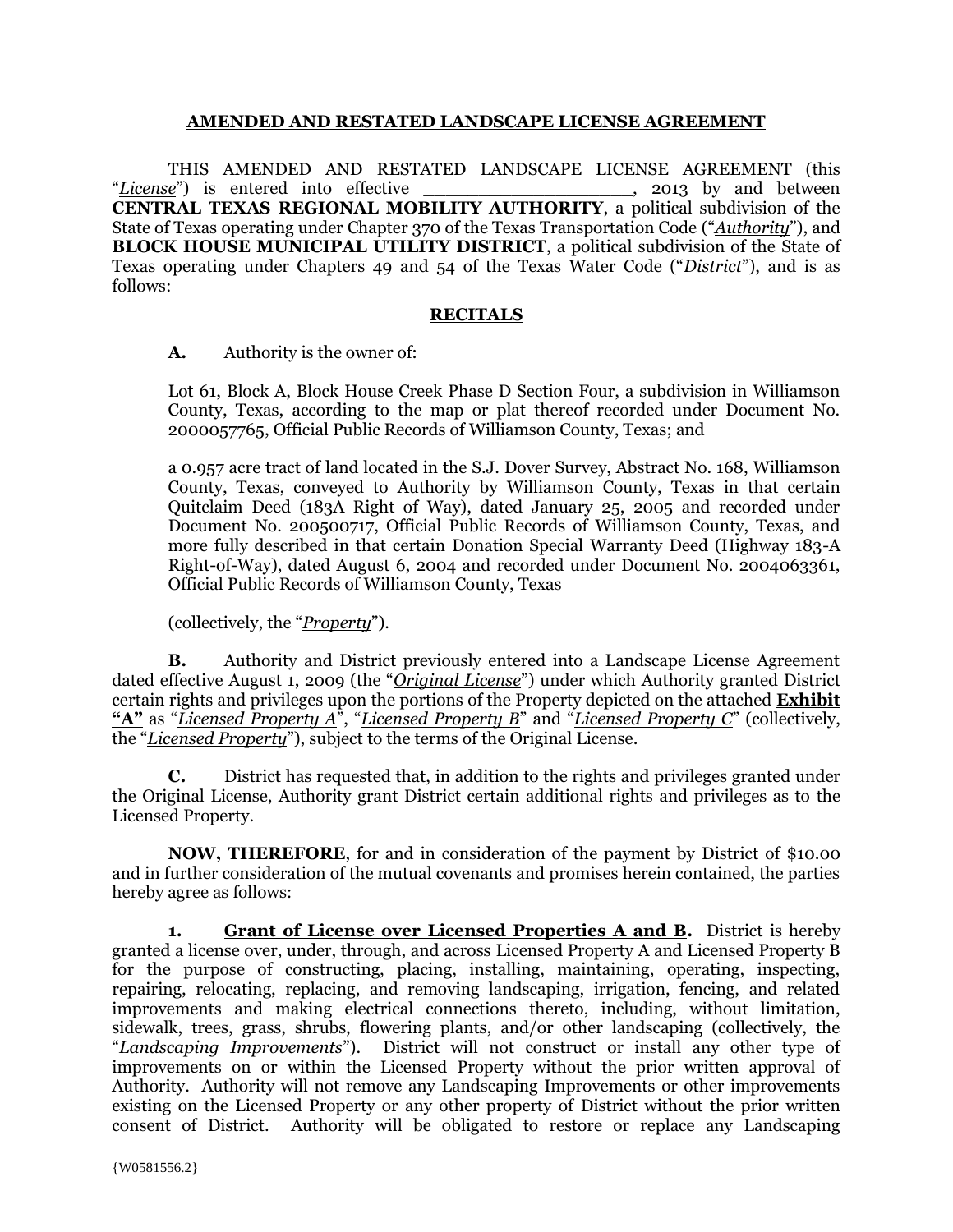Improvements that are removed, damaged, or destroyed as a result of Authority's use of the Licensed Property.

**2. Grant of License over Licensed Property C.** District is hereby granted a license over, under, through, and across Licensed Property C only for the purpose of constructing, placing, installing, maintaining, operating, inspecting, repairing, relocating, replacing, and removing irrigation pipelines and related facilities (collectively, the "*Pipeline Facilities*") in the existing underground pipe sleeve located under Licensed Property C. Authority will not remove any Pipeline Facilities or other improvements existing on Licensed Property C without the prior written consent of District. Authority will be obligated to restore or replace any Pipeline Facilities that are removed, damaged, or destroyed as a result of Authority's use of the Licensed Property.

**3**. **Grant of License over Licensed Property D.** District is hereby granted a license over, under, through, and across the Licensed Property for the purpose of constructing, placing, installing, maintaining, operating, inspecting, repairing, relocating, replacing, and removing landscaping, irrigation, fencing, and related improvements and making electrical connections thereto, including, without limitation, sidewalk, trees, grass, shrubs, flowering plants, and/or other landscaping and electrical lines and facilities to allow the installation of seasonal holiday lighting and monument lighting (collectively, the "*Additional Landscaping Improvements*"). District will not construct or install any other type of improvements on or within the Licensed Property without the prior written approval of Authority. Authority will not remove any Additional Landscaping Improvements or other improvements existing on the Licensed Property or any other property of District without the prior written consent of District. Authority will be obligated to restore or replace any Additional Landscaping Improvements that are removed, damaged, or destroyed as a result of Authority's use of the Licensed Property.

**4. Conflicting Rights.** Subject to any and all existing (recorded or unrecorded) easements, licenses or other grants existing as of the effective date hereof, Authority covenants that Authority (i) will not use the Licensed Property in any manner that interferes with District's use of the Licensed Property under this License and (ii) will not convey any other license, easement, or conflicting rights on, within, or to the Licensed Property that is inconsistent with District's use of the Licensed Property under this License. Authority, District or any other third party exercising any rights within the Licensed Property will be liable for any and all damages resulting to the Licensed Property, the Landscaping Improvements, the Additional Landscaping Improvements and the Pipeline Facilities as a result of their activities and, upon completing such activities, will be responsible for restoring the surface of the Licensed Property, at such party's sole cost and expense.

**5. Termination.** This License will be perpetual; provided, however, District may terminate this License at any time upon 30 days' prior written notice to Authority, and, if use of the Licensed Property by Authority becomes necessary for a substantiated public purpose, Authority may terminate this License upon 30 days' prior written notice to District. Upon receipt or submittal of a notice of termination of this License, District may remove any Landscape Improvements or Pipeline Facilities within the 30 day notice period.

## **6. Maintenance.**

a. District will maintain all Landscaping Improvements, Additional Landscaping Improvements and Pipeline Facilities in a neat and attractive manner and in good operating condition. District is not and will not be construed as Authority's agent in contracting for any Landscaping Improvements, Additional Landscaping Improvements, Pipeline Facilities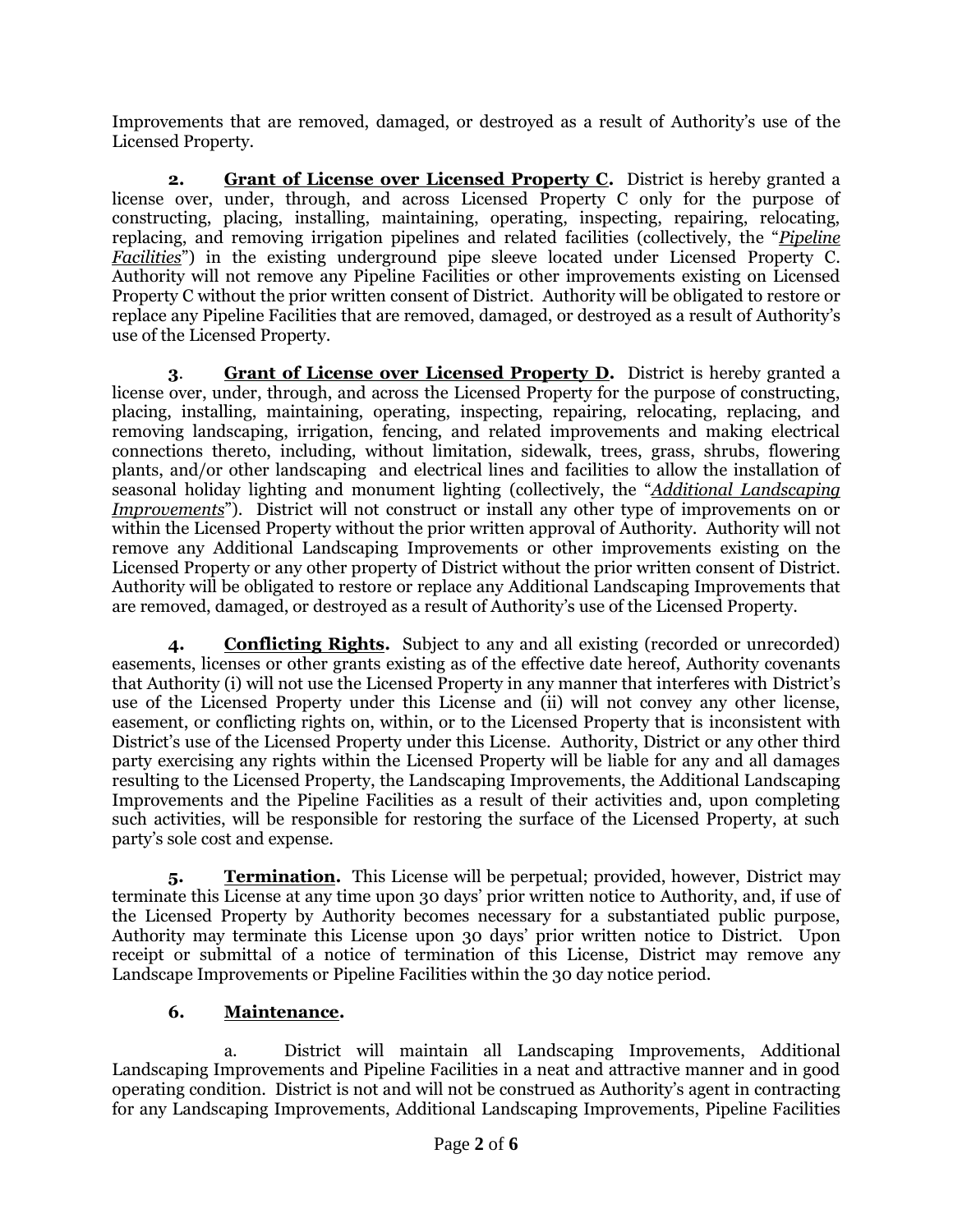or other improvements on or to Licensed Property, and will have no authority to pledge, mortgage, hypothecate, or otherwise encumber any interest in Licensed Property or any other property of Authority.

b. To the extent permitted by law, District will indemnify and hold harmless Authority from and against any and all actions, suits or claims (and all costs and expenses associated therewith) arising out of District's actions or inactions regarding the Licensed Property. District will not create or permit to be created or remain, and will discharge, at District's sole cost and expense, and to the extent permitted by law, will indemnify Authority against any and all liens, encumbrances, or charges levied on account of any builder's, supplier's, mechanic's, laborer's, materialmen's, or similar lien which might become a lien, encumbrance, or charge upon Licensed Property, or the income derived therefrom, with respect to any work or services performed or material furnished by or at the direction of District. If any such liens, encumbrances, or charges are filed against Licensed Property, by reason of work or services performed or material furnished by or at the direction of District, District, within 30 days after the filing thereof, will use its reasonable best efforts cause the same to be fully discharged and released of record by payment, deposit, bond, order of a court of competent jurisdiction, or otherwise.

c. District will not park any maintenance vehicles or stockpile any materials on or along Highway 183A. District will provide advanced notice to Authority of any large deliveries of materials or maintenance work to the Licensed Property that would affect the flow of traffic in the area, and, if, prior to the date any such delivery or work is scheduled to take place, Authority notifies District that the delivery or work must be rescheduled, District and Authority will agree on a reasonable rescheduling of the delivery or work.

d. District is advised that construction of a shared-use-path along Highway 183A is anticipated. District will not obstruct the shared-use-path while performing maintenance activities on the Landscaped Property.

**7. No Assignment.** Neither this License nor any rights, duties, or obligations hereunder shall be assignable by District, and any attempt to make such an assignment will terminate this License and all privileges granted to District hereunder. Nothing in this License shall be construed to give any person or entity, other than the parties hereto, any legal or equitable right, remedy, or claim under this License. Authority, without the consent of any other party, will be entitled to transfer or convey all or any portion of Licensed Property to any party provided that such transfer or conveyance is expressly made subject to this License.

**8. No Real Property Interest.** This License is a grant of the rights specified herein, and shall not be interpreted or construed to convey any rights in real property or rights that run with the land.

**9. Entire Agreement.** This License constitutes the entire agreement between the parties. This License may be amended only by a writing signed by both parties. No waiver of any right hereunder shall be effective unless in writing.

**10. Miscellaneous.** This License shall be governed by the laws of the State of Texas. This License is performable and enforceable in Williamson County, Texas. If any provision of this License is held invalid, the remainder of this License shall continue in full force and the invalid provision shall be replaced by one which, being valid, most closely reflects the intention of the parties contained in the invalid provision. Time is of the essence with respect to this License.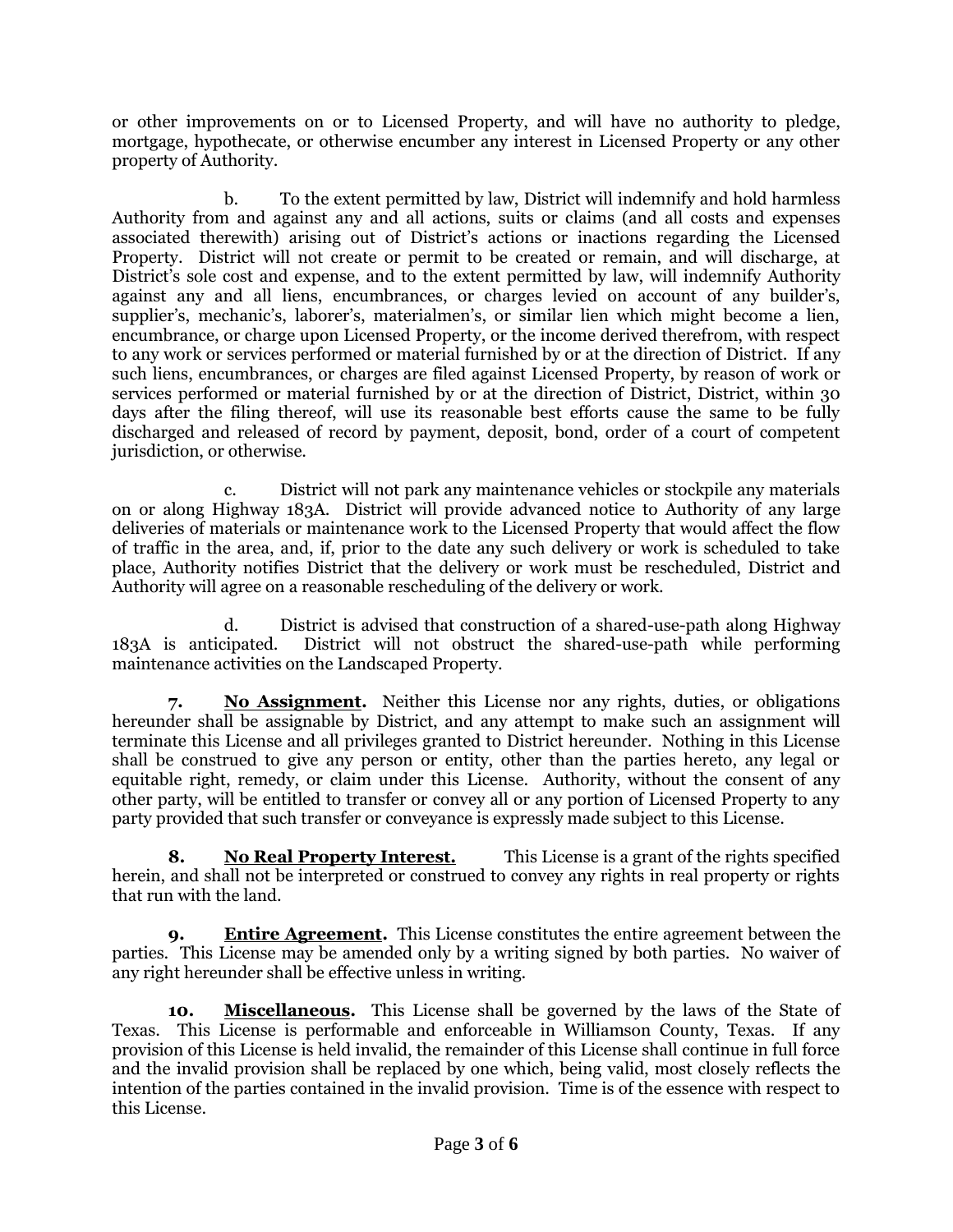**11. Contacts.** All communications shall be submitted to the following:

| Authority: | Central Texas Regional Mobility Authority     |
|------------|-----------------------------------------------|
| Attention: | Wesley M. Burford, P.E.                       |
|            | Director of Engineering                       |
| Address:   | 3300 N. IH-35, Suite 300                      |
|            | Austin, Texas 78705                           |
| Phone:     | $(512)$ 996-9778                              |
| Email:     | wburford@ctrma.org                            |
|            |                                               |
| District:  | <b>Block House Municipal Utility District</b> |
| Attention: | Sue Brooks Littlefield                        |
| Address:   | Armbrust & Brown, PLLC                        |
|            | 100 Congress Ave., Suite 1300                 |
|            | Austin, Texas 78701                           |
| Phone:     | $(512)$ 435-2307                              |
| Email:     | slittlefield@abaustin.com                     |

**EXECUTED** to be effective as of the date first written above.

## **AUTHORITY**:

## **CENTRAL TEXAS REGIONAL MOBILITY AUTHORITY**

| By:   |  |  |
|-------|--|--|
| Name: |  |  |
| Date: |  |  |

THE STATE OF TEXAS § § COUNTY OF \_\_\_\_\_\_\_\_\_

The instrument was acknowledged before me on \_\_\_\_\_\_\_\_\_\_\_\_\_\_\_\_\_\_\_\_, 2013, by \_\_\_\_\_\_\_\_\_\_\_\_\_\_\_\_\_\_\_\_\_\_\_\_\_\_\_\_\_, \_\_\_\_\_\_\_\_\_\_\_\_\_\_\_ of Central Texas Regional Mobility Authority, on behalf of such entity.

\_\_\_\_\_\_\_\_\_\_\_\_\_\_\_\_\_\_\_\_\_\_\_\_\_\_\_\_\_\_\_\_\_\_\_\_ (seal) Notary Public, State of Texas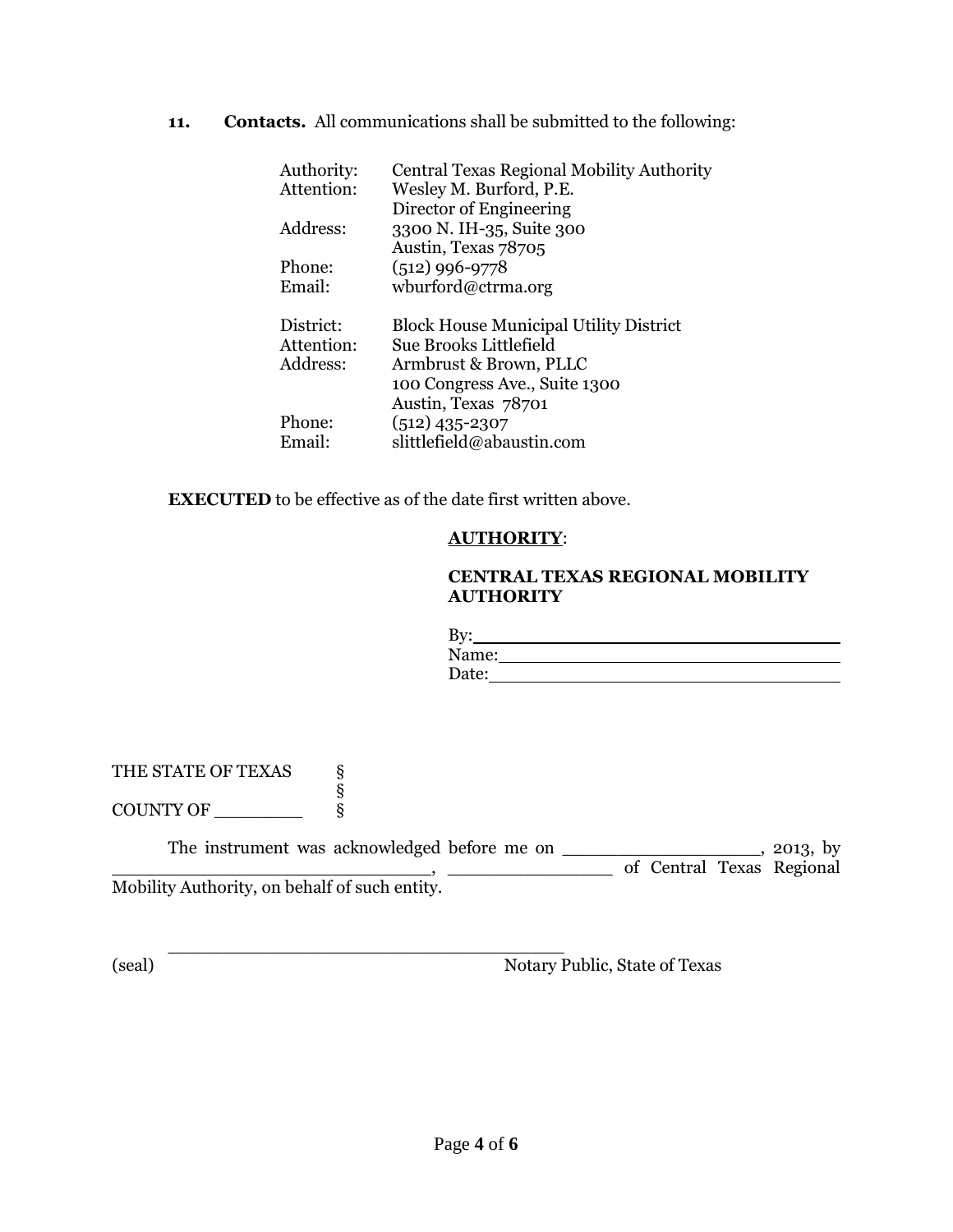## **DISTRICT**:

## **BLOCK HOUSE MUNICIPAL UTILITY DISTRICT**

By: <u>example</u> and the same state of the same state of the same state of the same state of the same state of the same state of the same state of the same state of the same state of the same state of the same state of the sa

 $\overline{\phantom{a}}$  ,  $\overline{\phantom{a}}$  ,  $\overline{\phantom{a}}$  ,  $\overline{\phantom{a}}$  ,  $\overline{\phantom{a}}$  ,  $\overline{\phantom{a}}$  ,  $\overline{\phantom{a}}$  ,  $\overline{\phantom{a}}$  ,  $\overline{\phantom{a}}$  ,  $\overline{\phantom{a}}$  ,  $\overline{\phantom{a}}$  ,  $\overline{\phantom{a}}$  ,  $\overline{\phantom{a}}$  ,  $\overline{\phantom{a}}$  ,  $\overline{\phantom{a}}$  ,  $\overline{\phantom{a}}$ Board of Directors

#### THE STATE OF TEXAS § § COUNTY OF WILLIAMSON §

This instrument was acknowledged before me on \_\_\_\_\_\_\_\_\_\_\_\_\_\_\_\_\_\_\_\_, 2013, by \_\_\_\_\_\_\_\_\_\_\_\_\_\_\_\_\_\_\_\_\_\_\_\_\_, \_\_\_\_\_\_\_\_\_\_\_\_\_\_\_\_\_\_\_\_\_ of Block House Municipal Utility District, on behalf of such district.

(seal) Notary Public Signature